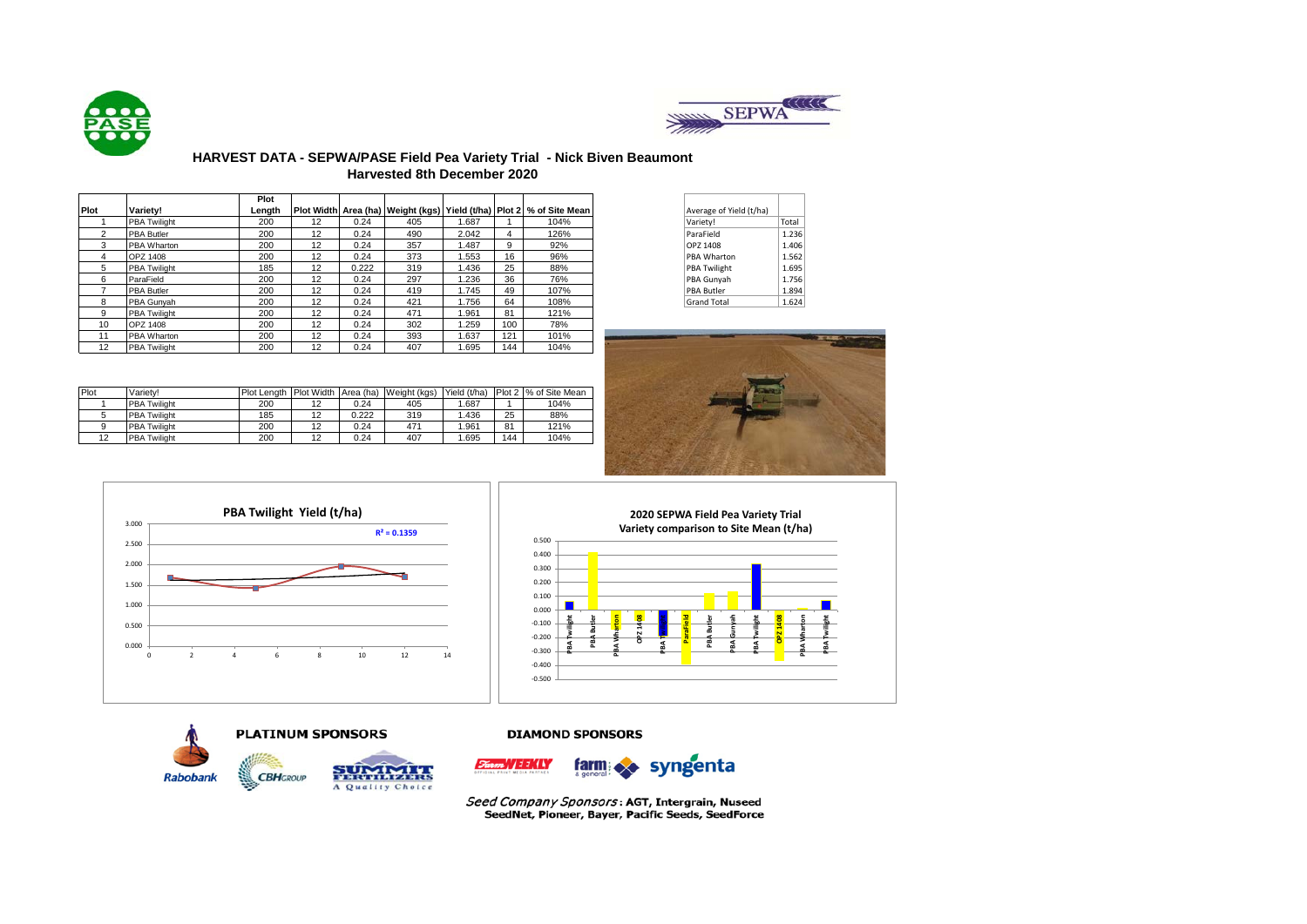





| Plot           | Variety!            | Yield<br>(t/ha) | % of Site<br>Mean |
|----------------|---------------------|-----------------|-------------------|
|                | <b>PBA Twilight</b> | 1.687           | 104%              |
| $\overline{2}$ | <b>PBA Butler</b>   | 2.042           | 126%              |
| 3              | PBA Wharton         | 1.487           | 92%               |
| $\overline{4}$ | OPZ 1408            | 1.553           | 96%               |
| 5              | <b>PBA Twilight</b> | 1.436           | 88%               |
| 6              | ParaField           | 1.236           | 76%               |
| 7              | <b>PBA Butler</b>   | 1.745           | 107%              |
| 8              | PBA Gunyah          | 1.756           | 108%              |
| 9              | <b>PBA Twilight</b> | 1.961           | 121%              |
| 10             | OPZ 1408            | 1.259           | 78%               |
| 11             | PBA Wharton         | 1.637           | 101%              |
| 12             | <b>PBA Twilight</b> | 1.695           | 104%              |

#### **Site Details**

**Date Sown: Date Harvested Seeding Rate:** 100 kg/ha

**Soil Description:** Duplex - Red alluvial Friday, 26 June 2020 Tuesday, 8 December 2020

### **Plot Dimensions**

**CBHGROUP** 

| Length (m) |  |
|------------|--|
| 200        |  |



# **PLATINUM SPONSORS**





### **Statistical Analysis**

|           |           |                        | Site Mean (t/ha)                | 1.624 |
|-----------|-----------|------------------------|---------------------------------|-------|
|           |           | Conversion             | Probability                     | 0.181 |
| Width (m) | Area (m2) | Factor                 | Least significant difference 5% | 0.543 |
| 12        | 0.24      | 4.17                   | <b>CV %</b>                     | 12.2  |
|           |           | <b>Plot Dimensions</b> |                                 |       |



733.44



Seed Company Sponsors: AGT, Intergrain, Nuseed SeedNet, Pioneer, Bayer, Pacific Seeds, SeedForce